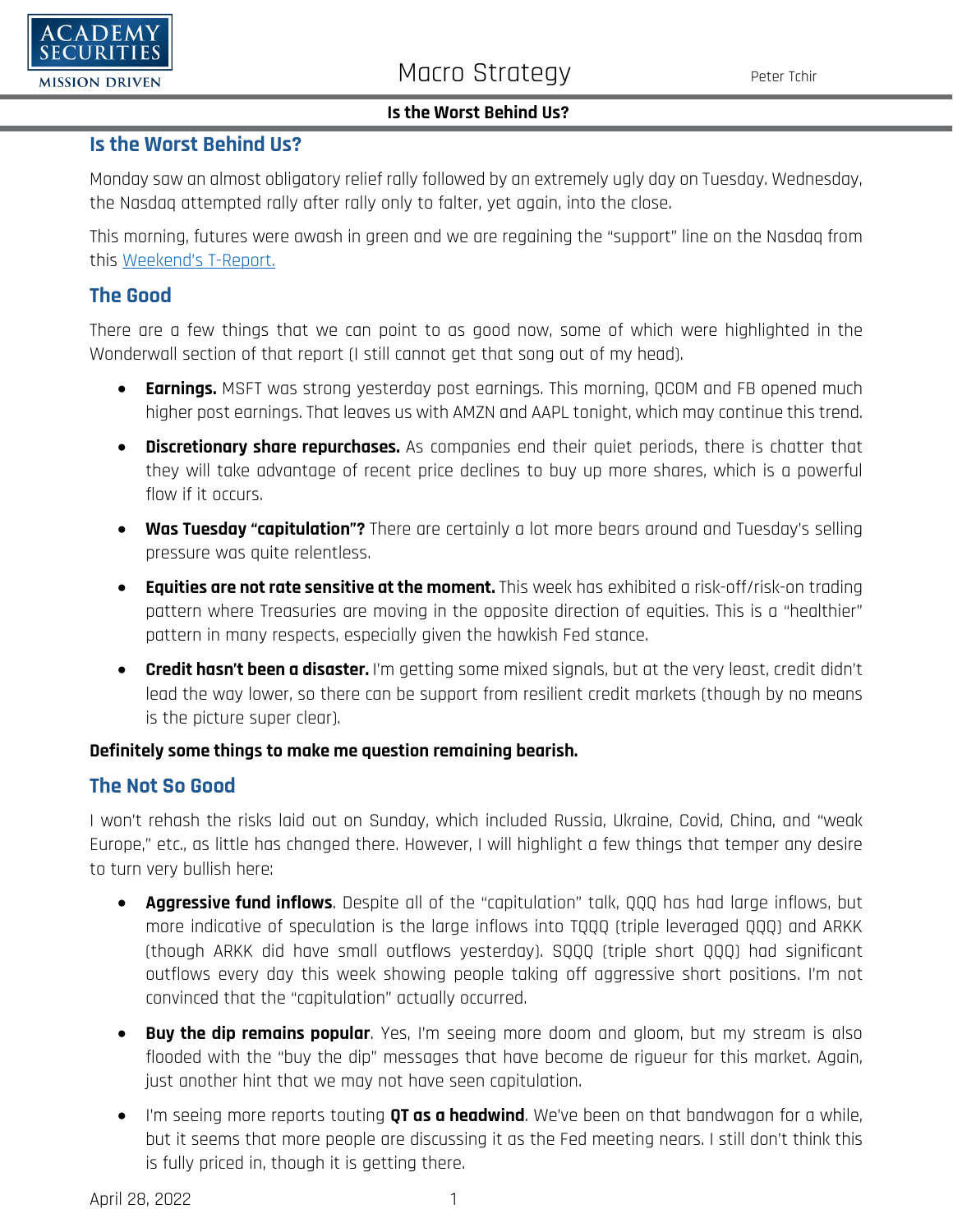# Macro Strategy Peter Tchir

#### **Is the Worst Behind Us?**

- **The Fed meeting**. Will investors get nervous as we approach May 4th? Last FOMC meeting, the markets sold off into it, but the rally started as Powell was at the podium and it was a very strong rally. Will we in fact be reluctant to sell-off because of that reaction? Or will investors be too calm about it because of the last reaction? I'm very torn on this subject, and for now will leave it in the "bad" camp, mostly because we've been in the Fed quiet period, so we haven't had to react to a barrage of hawkish headlines, but I could be convinced that the FOMC meeting should be in the "good" category.
- **Liquidity is abysmal both directions**. Liquidity is awful in both directions, and that could lead to a melt up, but I'm once again getting images of the Tacoma Narrows Bridge (the bridge that oscillated wildly and then crumbled) as I don't think that the lack of liquidity will resolve itself well (especially as the Fed starts taking liquidity out of the system).

I'm less cautious than I was on Sunday, but more bearish than I was yesterday as we've had a nice opportunity to trade this around.

**I'm still in sell the rips mode as opposed to buy the dips for equities and risk assets, but like buying dips in bonds here.**